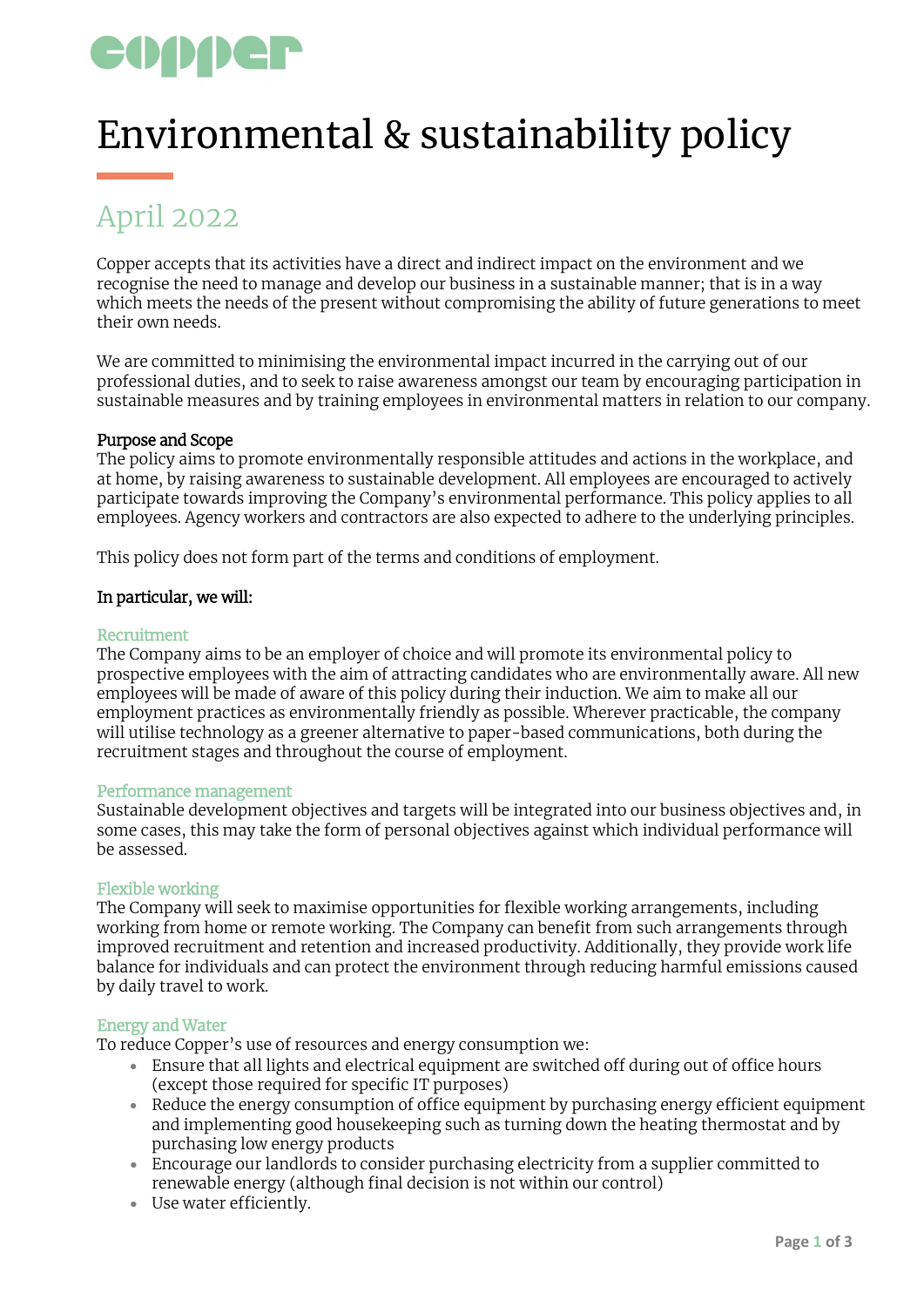#### Waste and resources

To reduce Copper's use of resources and energy consumption we:

- Encourage employees to minimise use of paper and other office consumables
- Arrange for the recycling, or reuse, of all office waste where possible, including paper, computer supplies and redundant equipment
- Endeavour to repair equipment before replacement
- Encourage the use of bio-degradable cleaning and other products in the office wherever possible
- Purchase Fairtrade food and beverages when possible
- Keep packaging to a minimum and reuse materials wherever practicable
- Source locally produced products and services wherever possible.

#### **Transport**

Copper aims to reduce carbon emissions by minimising work related travel and/or promoting greener alternatives.

We promote the use of video and phone conferencing when suitable to avoid unnecessary travel. Where business travel cannot be avoided, employees are encouraged to use public transport, unless this is not justified on grounds of availability, timing or cost. Similarly, any travel by air should be kept to a minimum and must be justified over any alternative routes. Where driving is the only option, we endeavour to car share.

In support of Copper's environmental objectives the company offers season tickets loans, assisted purchasing of bike and cycling equipment and bike storage fees.

Copper's offices are based in close proximity to suitable rail and tube connections to avoid the need for car travel where possible.

#### Health and wellbeing

Copper is committed to adopting safe working practices, including those in relation to working hours. Employees are afforded rest breaks and holidays in accordance with the Working Time Regulations. The Company has introduced a number of measures aimed at protecting the health and welfare of its employees:

- Health and safety Policy
- Drug and Alcohol Policy
- Equal Opportunities and Anti-harassment Policy
- Grievance Policy
- Health cashback scheme
- EAP scheme with free confidential counselling service
- Employee fitness fund benefit

#### Fundraising and volunteering

Copper aims to contribute to worthy causes and we encourage our employees to do the same. We will lend our support for fundraising activities provided these conform to certain standards and compliment our values.

All employees are entitled to one paid volunteering day per year to support an established charity of their choice.

#### Information, participation and involvement

The Company will provide information, and any relevant training, to enable employees to be more environmentally aware and responsible. All employees are expected to participate and adhere to this policy.

In addition the Company encourages employees to become more actively involved in improving the Company's environmental performance and the development of sustainable working practices.